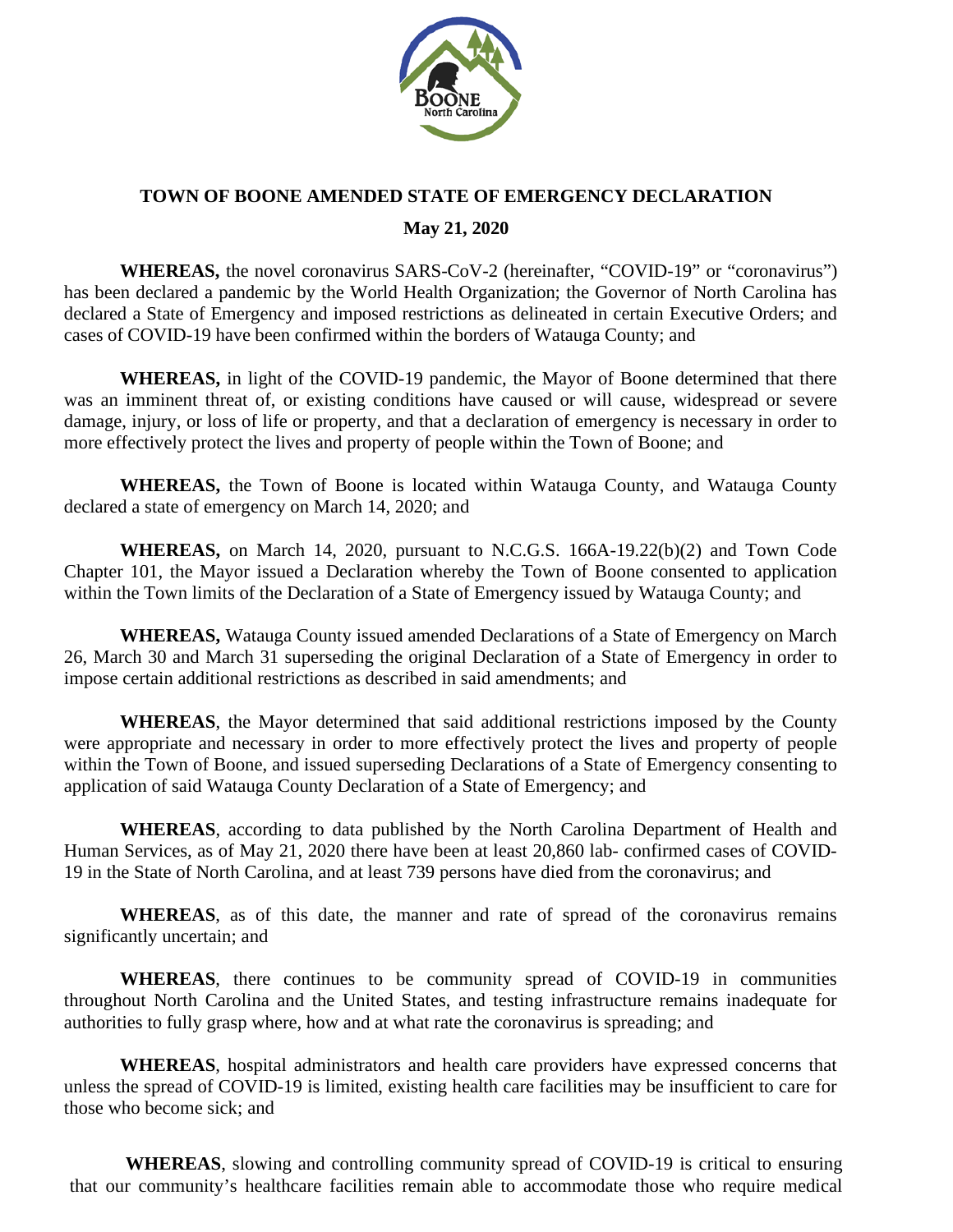**WHEREAS**, as of May 12, 2020 North Carolina's daily case counts of COVID-19 continue to increase in the context of increased testing, demonstrating the state must remain vigilant in its work to slow the spread of the virus; and

**WHEREAS**, there has recently been a significant rise in the number of confirmed COVID-19 cases in counties near to Boone, including in Wilkes and Burke Counties; and

**WHEREAS**, the risk of COVID-19 transmission remains high, particularly with regard to indoor settings with an increased likelihood of close contact; and

**WHEREAS**, the Town of Boone is a destination spot for travelers and visitors from all over North Carolina and the United States, including from states with much higher per capita rates of COVID-19 infection that the State of North Carolina or Watauga County; and

**WHEREAS**, evidence indicates that masks and cloth face coverings are effective to reduce airborne transmission of the coronavirus; and

**WHEREAS,** the Boone Town Council finds and declares that as a result of COVID-19, there continues to be an imminent threat of, or existing conditions have caused or will cause, widespread or severe damage, injury, or loss of life or property, and that a declaration of emergency is necessary in order to more effectively protect the lives and property of people within the Town of Boone; and

**WHEREAS**, the Boone Town Council finds and declares that the restrictions and prohibitions imposed pursuant to this Declaration are appropriate and necessary in order to slow and prevent the transmission of COVID-19 and more effectively protect the lives and property of people within the Town of Boone; and

**WHEREAS**, N.C. Gen. Stat.§166A-19.31(b) and Town Code §101.02 authorize the Boone Town Council to prohibit and restrict the movement of people in public places; to place prohibitions and restrictions on the operation of offices, business establishments, and other places to or from which people may travel or at which they may congregate; and to regulate or prohibit other activities or conditions the control of which may be reasonably necessary to maintain order and protect lives or property during the state of emergency;

**NOW, THEREFORE**, pursuant to the authority vested in the Boone Town Council under N.C.G.S. §166A-19.22, N.C.G.S. §166A-19.31, and Chapter 101 of the Town of Boone Code of Ordinances, the Boone Town Council declares the following:

**Section 1.** This amended Declaration of a State of Emergency supersedes and replaces the previously issued Declaration of Emergency issued by the Mayor and shall apply within the corporate limits of the Town of Boone as provided herein.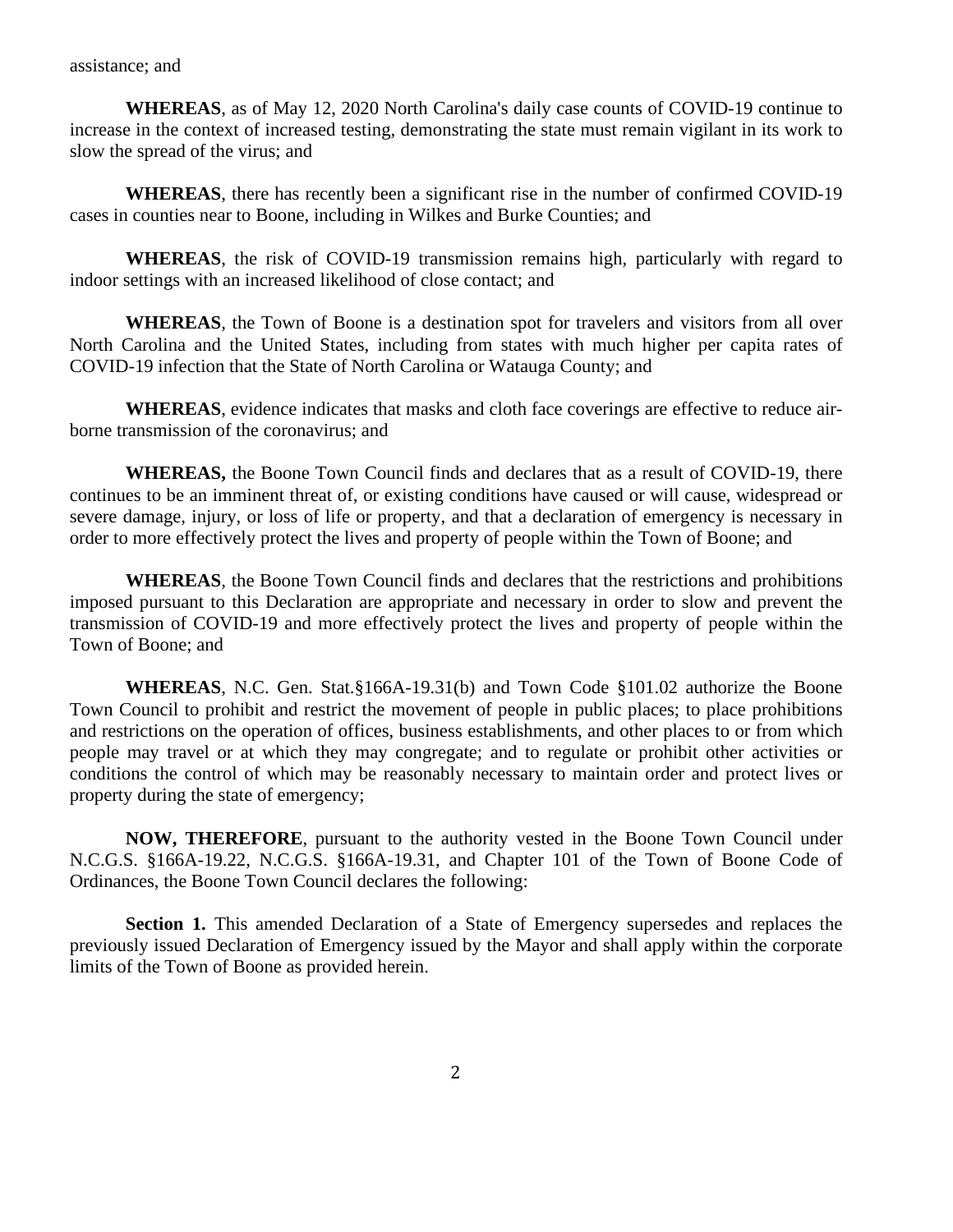**Section 2.** The following emergency restrictions and prohibitions shall apply within the corporate limits of the Town of Boone:

- 1. DEFINITIONS. For purposes of the following provisions, "Retail Business" means any business in which customers enter a space to purchase goods or services, including but not limited to grocery stores, convenience stores, large-format retail stores, pharmacies, banks, ABC stores, hardware stores, and vehicle dealerships." "Establishment open to the public" includes any place of business (including but not limited to Retail Businesses, service businesses, and restaurants), Town office, non-profit office, or other place where members of the public are permitted to and do enter to obtain goods, services, information or assistance. "Establishment open to the public" shall not be deemed to include County or State offices.
- 2. For clarification, all restrictions and prohibitions set forth in the Governor's Executive Orders, as such may be amended from time to time, apply in the Town of Boone.
- 3. For clarification, the Town continues to consent to the application in the Town limits of Watauga County's currently effective Declaration(s) of State of Emergency, for so long as said County Declaration is effective. As of 5 p.m. Friday, May 22, 2020, the restrictions and prohibitions in the County Declaration include but are not necessarily limited to the following:
	- a. all playgrounds, courts, and picnic shelters in Watauga County and its municipalities shall be closed until further notice. The closure includes school playgrounds. Childcare facilities still operating shall be exempt from this directive;
	- b. subject to certain exceptions and limitations set forth in the County's Declaration, all lodging, short-term rentals and other fee based overnight accommodations for a period of less than thirty (30) days shall operate at no more than 50% capacity. Short-term rentals shall include, but not be limited to: Air bed and breakfasts, campgrounds, timeshare units, condos, hotels, motels, resorts, inns, RV parks, vacation cabins, home rentals, VRBO, and other rental programs or places where leases are for less than 30 days duration.
- 4. For the reasons and on the authority set forth, herein, the Town hereby adopts the following restrictions and prohibitions in this Declaration:
	- a. All Town meetings shall be held remotely; except that Board of Adjustment meetings are postponed for 60 days, prior to the expiration of which Town Council will consider whether and how such meetings may resume;
	- b. Social distancing (6' per current guidance) must be maintained in all establishments open to the public, in all places of employment, and in all public areas, except as between persons who are members of the same household;
	- c. Social distancing shall not be required for persons engaged in personal care, grooming, and tattoo services as defined in Executive Order 141 issued by the Governor, provided that such persons shall wear masks when they cannot maintain social distancing, and shall post in a conspicuous space in the business that they cannot guarantee that masks will protect against the transmission of COVID-19 virus;
	- d. In Retail Businesses that can accommodate it (e.g., grocery stores), shopping aisles shall be one-way;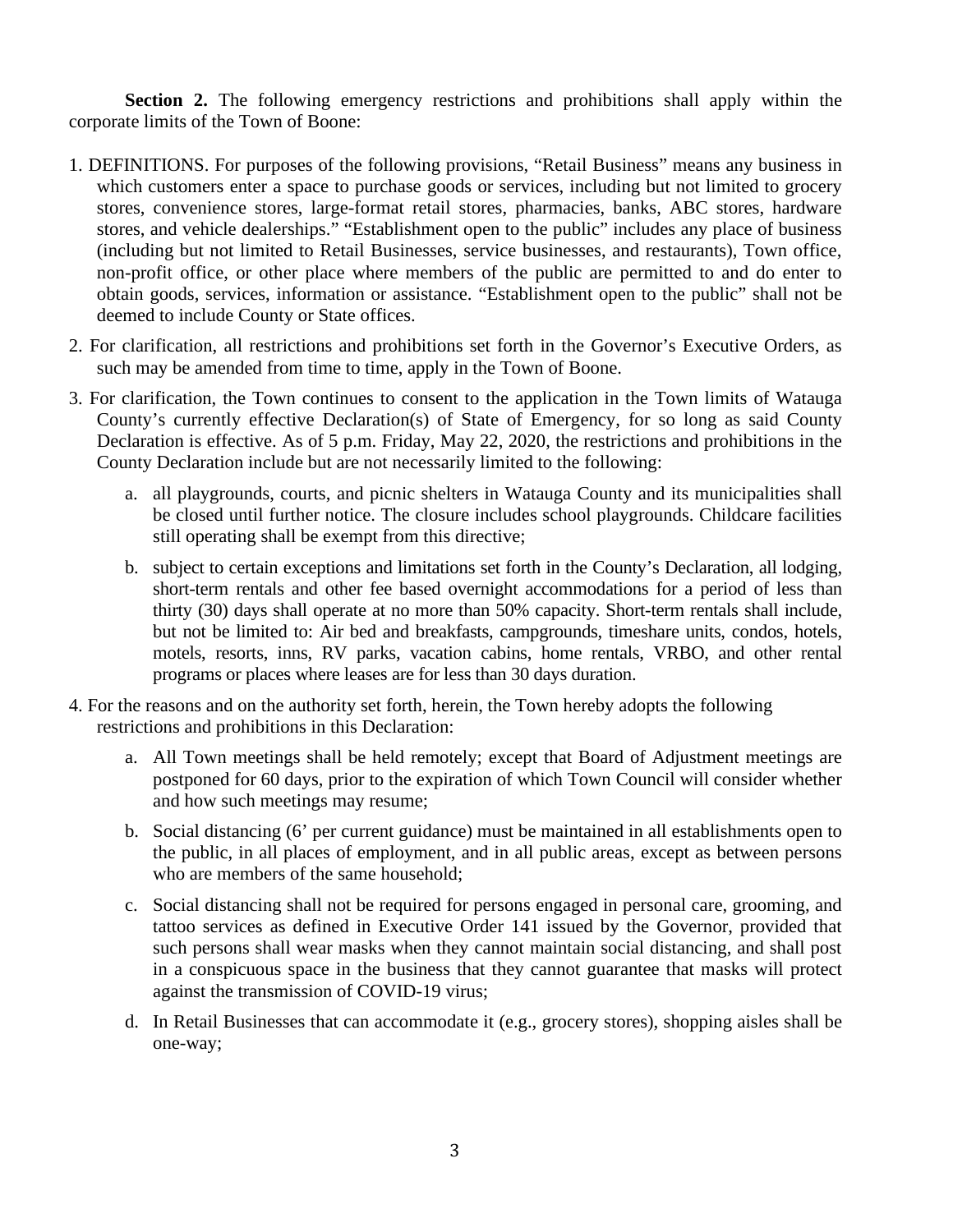- e. To the extent reasonably available, hand sanitizer or other disinfectant shall be offered to customers of all establishments open to the public as customers enter and leave the premises;
- f. Employees of establishments open to the public must wear masks or other face coverings that comply with current public health guidance (i.e., cover nose and mouth and go under chin) and disinfect their hands between each interaction with the public that involves exchange of a physical item that could enable surface-to-hand transmission of the coronavirus (e.g., check-out cashier handling customers' money or credit cards); excepting employees that cannot wear masks due to a medical or behavioral condition, or safety concern;
- g. Restaurants may use only disposable menus provided for one-time use or menus that are disinfected between each use;
- h. Employees of establishments open to the public must be subject to a daily screening process before the employee begins work to check for COVID19 symptoms, by means of a standard interview questionnaire of symptoms. Such a screen may, but is not required to be, that offered by the NC Department of Health and Human Services. Employees should not be permitted to work if they display symptoms, and should not be allowed to return to work if they have been diagnosed with COVID-19 or are presumed positive by a medical professional due to symptoms until they meet the CDC criteria for release from isolation: (i) no fever for at least 72 hours since recovery (without the use of fever-reducing medicine); and (ii) other symptoms have improved (e.g., coughing, shortness of breadth); and (iii) at least ten (10) days have passed since first symptoms;
- i. Except for commuters who regularly work in Watauga County, all persons (residents and non-residents) arriving in the Town of Boone who previously overnighted outside Watauga County, whether such persons are visiting the Town for the day or staying overnight, are not permitted to enter any establishment open to the public other than medical offices and medical facilities unless and until such time as they have stayed in Watauga County for an uninterrupted overnight stay of at least 14 days; provided, however, that this subsection does not apply to a person who is confirmed pursuant to current testing guidelines issued by the CDC or NCDHHS not to be infected with COVID-19;

This subsection (i) shall expire June 16, 2020 unless extended by action of Town Council; and

j. PENALTY: In enforcing this Declaration, law enforcement officers are specifically authorized to issue warning citations. However, repeat violations or an egregious first violation manifesting willful flouting or circumvention of this Declaration shall constitute a class 2 misdemeanor as provided at G.S. §166A-19.31(h).

**Section 3.** The restrictions and prohibitions set forth in this Declaration of a State of Emergency shall be effective within the corporate limits of the Town of Boone beginning on this day of May 21, 2020 and shall remain in effect until further notice.

## **[remainder of page intentionally left blank]**